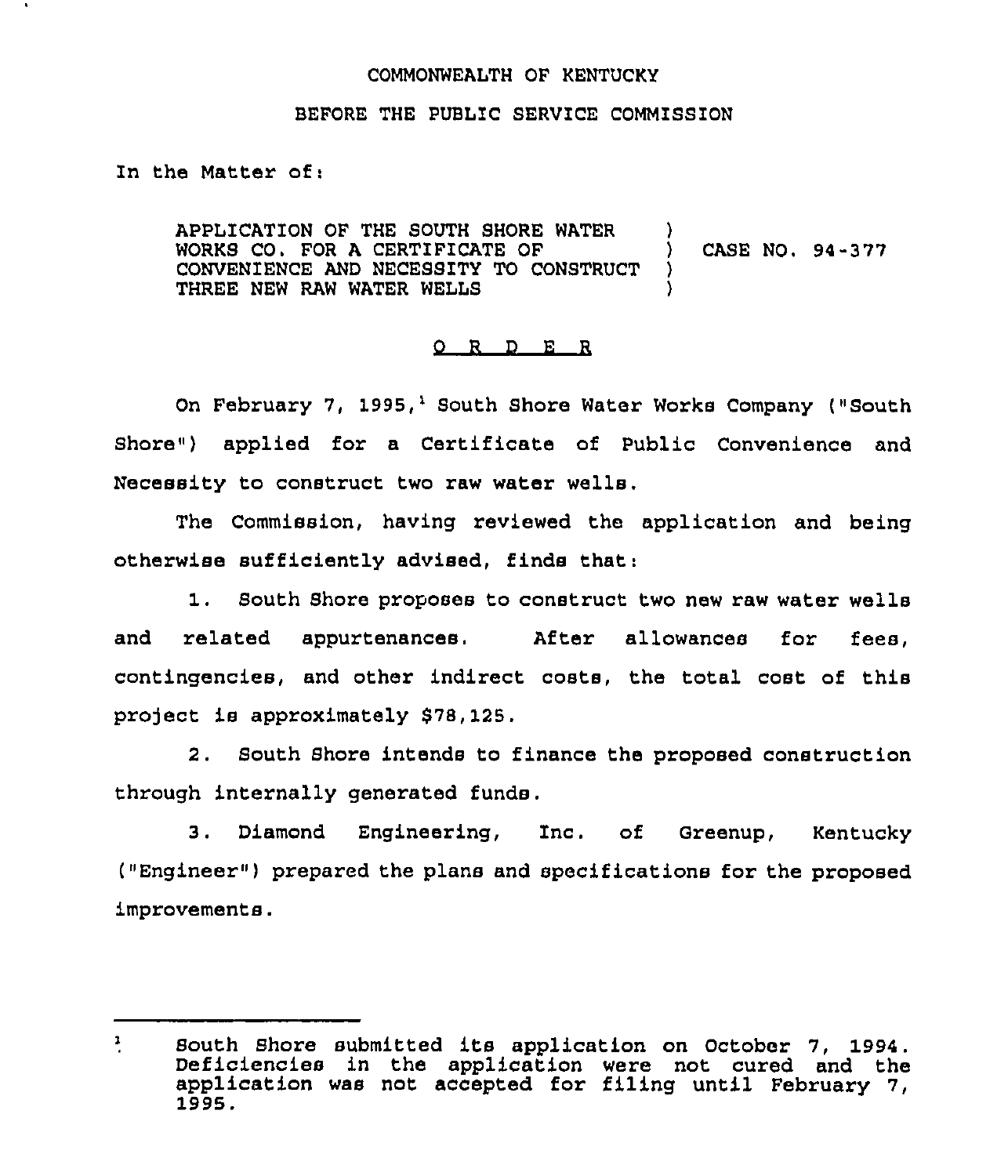4, The Division of Water, Department of Environmental Protection, Natural Resources and Environmental Protection Cabinet has approved these plans and specifications,

5, During dry weather periods, South Shore is experiencing high levels of iron and manganese in its raw water supply.

6. Construction of additional raw water wells in areas where lower levels of iron and manganese are found is expected to alleviate this contamination problem.

7. Construction of additional raw water wells is presently the least cost option available to alleviate the contamination problem.

8, Public convenience and necessity require that the proposed construction bc performed.

IT IS THEREFORE ORDERED that:

1. South Shore is granted <sup>a</sup> Certificate of Public Convenience and Necessity to proceed with the proposed construction project as set forth in the drawings and specifications of record herein.

2. South Shore shall obtain prior Commission approval before performing any additional construction not expressly approved herein.

3. South Shores shall not deviate from the proposed construction without prior Commission approval.

4. South Shore shall furnish documentation of the total costs of this project including the cost of construction and all other capitalized costs (engineering, legal, administrative, etc.)

-2-